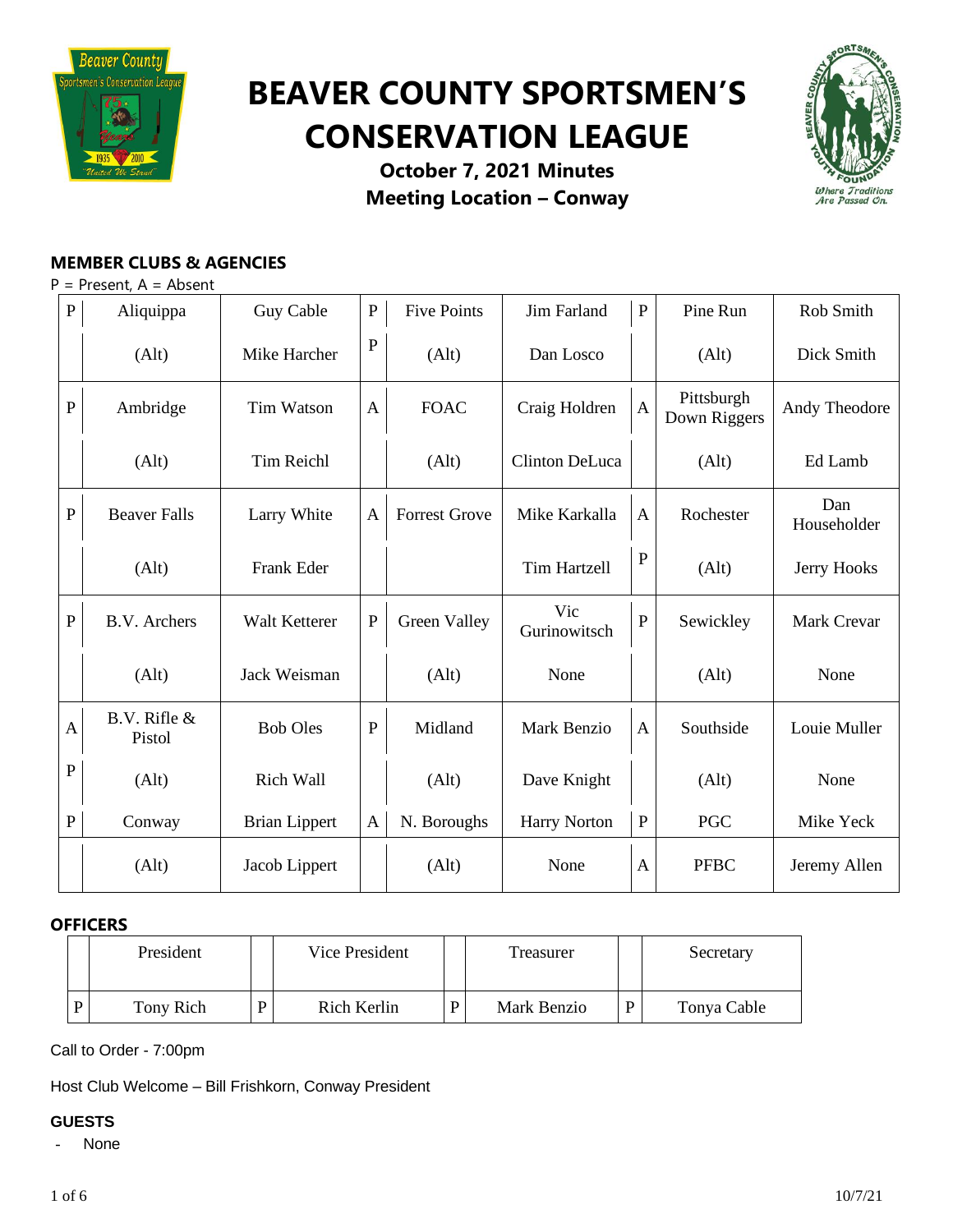## **Last Month's Minutes**

– Motion to Approve, Aliquippa / Five Points. Passed.

## **Treasurer's Report –** Mark Benzio

Motion to Approve, Beaver Valley Archers / Ambridge. Passed.

## **ELECTION**

(July – appoint nominating committee & October – Elections)

Guy Cable nominated Rich Kerlin for Vice President. Rich accepted. No other nominees.

Guy Cable nominated Mark Benzio for Treasurer. Mark accepted. No other nominees.

The secretary cast 1 ballot for Rich Kerlin for Vice President and 1 ballot for Mark Benzio for Treasurer. Both of these gentlemen will hold these offices for the next two years.

#### **COMMUNICATIONS**

Taxes in the coming years must be filed electronically instead of by mail. Rick will be notified.

## **STATE AGENCIES**

PA GAME COMMISSION – Mike Yeck Mike's [Report](https://drive.google.com/file/d/1wYMihgOqEjtwHjJYlTCabcKQ8_7lB1gp/view?usp=sharing) [page](https://drive.google.com/file/d/1fJiRagPQG0jmyNzKKTkaPbHsts3gXODV/view?usp=sharing) 1 & page 2

- Commissioner's meeting was held in September discussed the change regarding raptors and the restoration of bobwhite quail.
- Digital hunting license now available for download. NOTE: you need a physical hard copy of your tags.
- Discussion on Rabbit Hemorrhagic Disease Virus Serotype 2 (RHDV2) if you find 2 or more rabbits dead with unknown cause in one location, contact your local PA Game Commission office.
- Study being conducted on waterfowl.
- Bear season "statewide" begins October  $16<sup>th</sup>$  2021 strongly advises hunters to get their bear tag.

PA Game Commission "News Release" regarding bear hunting in PA – *news [release](https://www.media.pa.gov/Pages/game-commission-details.aspx?newsid=511)*

We should always be looking for ways to increase participation in the sport of hunting by increasing opportunities for hunters.

Tony asked the delegates what they thought about using dogs for bear hunting.

PA is the only state in the Appalachian range that does not allow bear hunting with the use of dogs.

A delegate vote was held regarding the use of dogs for bear hunting with proper regulation by the game commission.

All 12 delegates present unanimously are in favor of using dogs when bear hunting with proper regulation by the PA Game Commission.

Resource for using a trained dog to track – [www.unitedbloodtrackers.org](http://www.unitedbloodtrackers.org/)

#### [PA Hunting and Trapping Digest](http://read.nxtbook.com/pgc/huntingtrapping/20212022/cover.html)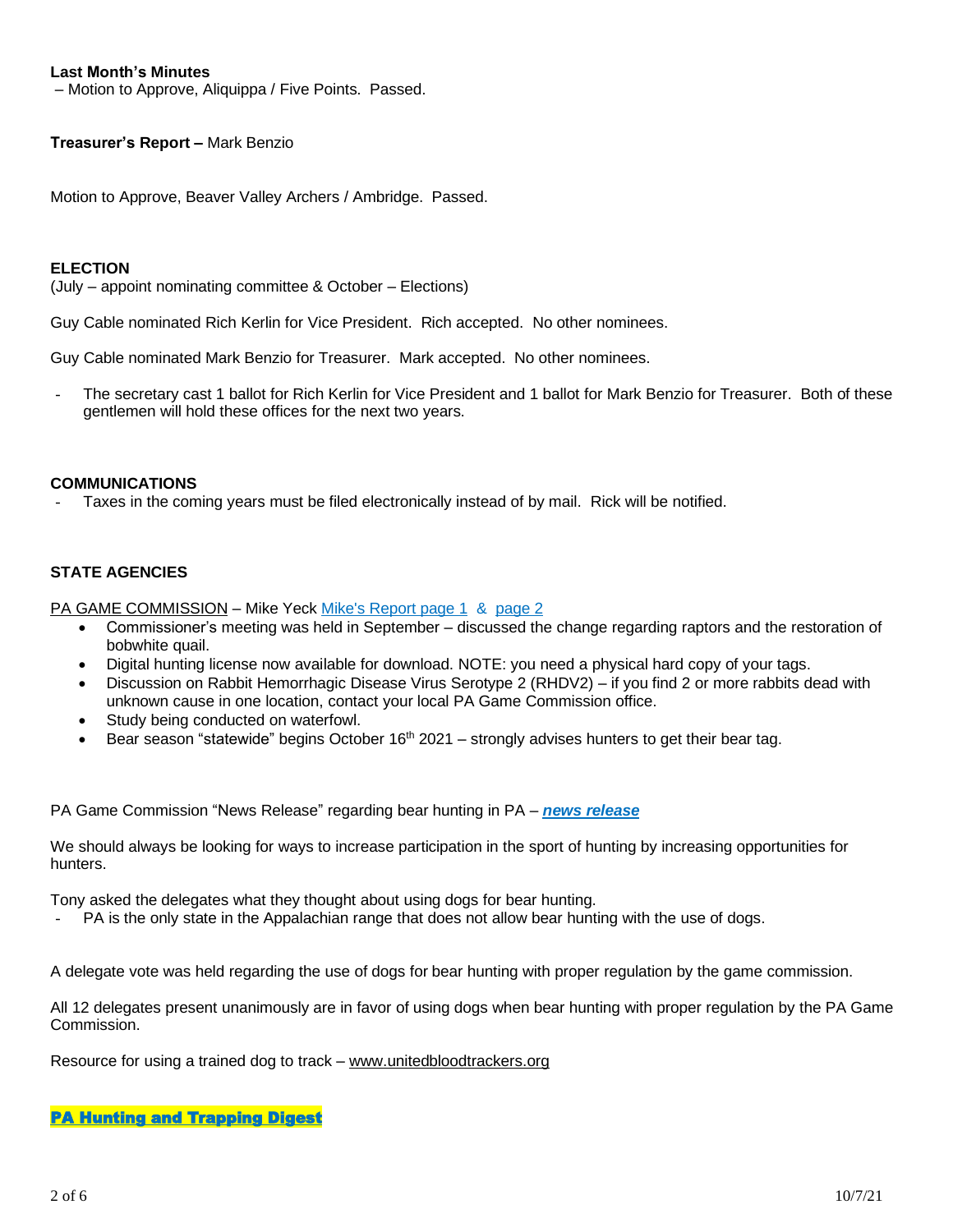## PA FISH & BOAT COMMISSION - Jeremy Allen

• Absent

## **COMMITTEE REPORTS**

BOOKLET - Rob Smith (Craig & Frank put the booklets together for print)

- Current BCSCL 2019 booklet handed out to each delegate / alternate to take back to their club for review and revisions. Instructions provided along with contact information as to where to send the updated information.
- Will discuss with the committee at a later date, the plan regarding advertisements.

#### GAME - Mike Harcher

• Absent

## POLLUTION - Mike Harcher

• Absent

## FISHING DERBY - Mike Zon

• To be held on 4/30/2022 at Hopewell Park

## FISH COMMITTEE - Mike Zon

- Fishing is picking up with the water temperatures going down.
- Raccoon Lake stocking for the fall is 10/19/22 at 12:00 pm

## CONSERVATION CAMP - Breanna Edmiston

• Absent

ARCHERY - Walt Ketterer.

• Indoor Archery will be held in Dec - Jan

## EVENTS COORDINATOR - Craig Holdren

- Absent
- LEGISLATIVE Bob Oles Video 1 & video 2
	- Absent (Bob asked Brian to show videos)
		- O **[Voters'](https://drive.google.com/file/d/1IXUqni3_Lr-GQn85FCn3NtKAQHfmygmW/view?usp=sharing) guide**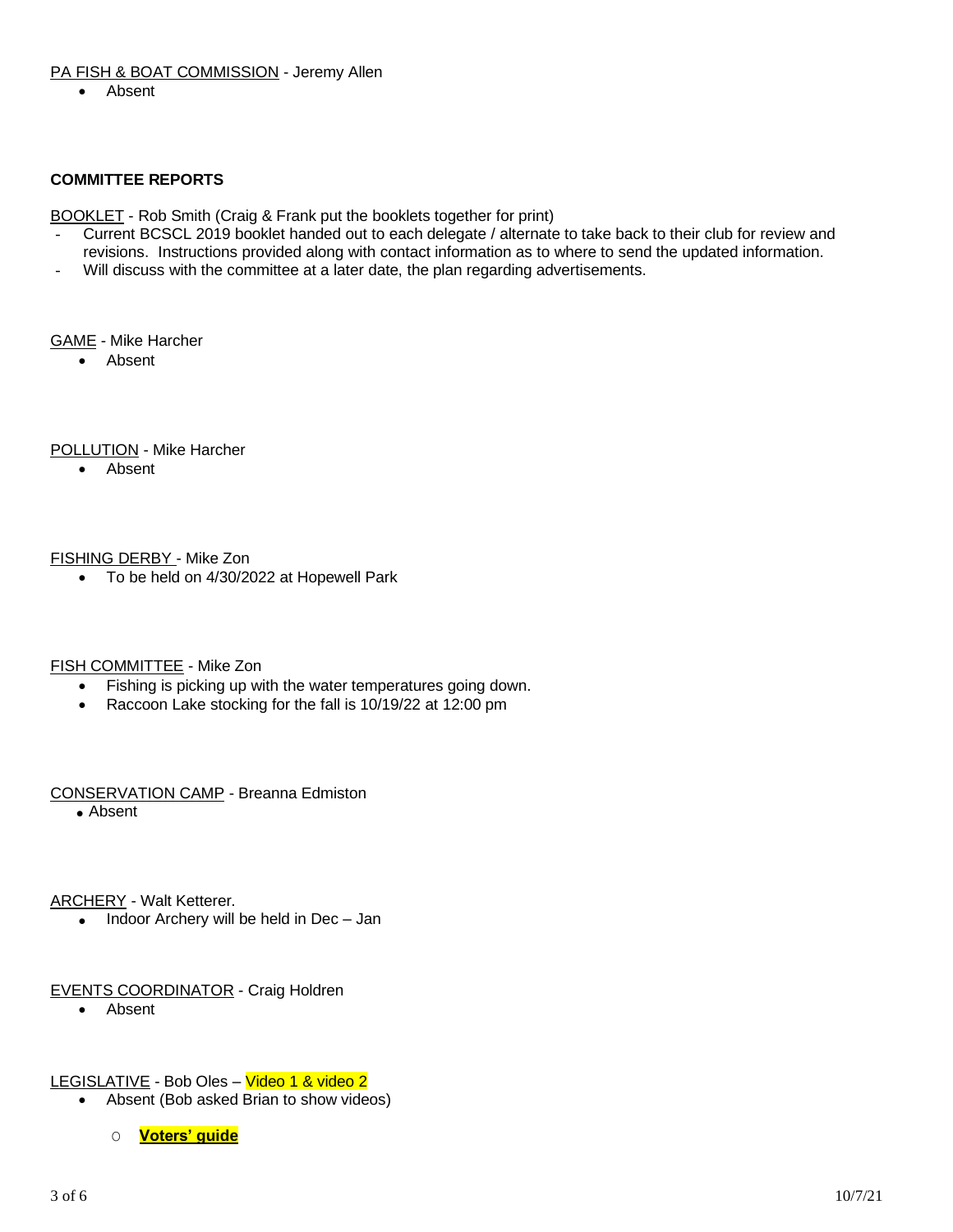## WE THE PEOPLE – Jerry Hooks / Tony Rich

- New tri-fold brochures please take some back to your club and hand them out *"We the People of [America"](https://drive.google.com/file/d/1le7FBQguy47ZjJt14DMMnCyksPbp7CEg/view?usp=sharing) trifold[brochure](https://drive.google.com/file/d/1le7FBQguy47ZjJt14DMMnCyksPbp7CEg/view?usp=sharing) side 1* **&** *[side](https://drive.google.com/file/d/1MdsRxUXaBxnno6RLuDlvY7Y58MH0v8yu/view?usp=sharing) 2*
- Estimated 70 people in attendance at the September meeting. The challenge was for everyone to come to the next meeting and "bring 2 people with you".
- "We the People of America" is the title being used. Getting established in hopes of having this organization carry on from generation to generation.
- Strongly encourage individuals to join and delegates to take the information back to encourage clubs to join with club memberships. Information and details are included in the trifold brochure.
- Tony & Jerry are willing to go to any club to present "We the People of America".
- In the process of meeting with other counties in western PA to get them involved.
- Next meeting will be held on October 28, 2021 @ 7:00 pm at the Rochester Sportsmen's Club. (Dress for the weather in case the turnout is too big for the building.)
- The meetings are professional and educational. Many professional individuals are involved and participate in these meetings. Currently going through and teaching the constitution.

## HUNTER EDUCATION - Mike Zon

- Last Hunter Education Class Scheduled for 2021
	- o Green Valley on October 9, 2021 from 9 am to 4 pm

More classes to come in the spring. Let Mike know if you / your club would like to host a class in 2022.

## CONSERVATION DISTRICT - Dick Smith

• Absent

YOUTH FOUNDATION – Mike Zon *youth [foundation](https://drive.google.com/file/d/1uxvaijO-AGuvr99xRLb2-VJtQdudrQhi/view?usp=sharing) meeting minutes*

- Met on September  $16<sup>th</sup> 2021$
- Current treasurer report: see Dan Householder
- Youth Foundation elections will be held in October
- Thank you to Rochester for hosting the sporting clay shoot fundraiser. \$1,045.39 raised. Fun day! Need to encourage more clubs to send teams next year.

## FUND RAISING – Guy Cable – *PA Game [Commission](https://drive.google.com/file/d/1mqRGowIJ8_-4c-l2lBL8X3MKENYcF-Uv/view?usp=sharing) print*

• "Wolf Print" ticket Raffle to go off on Thanksgiving Day with the PA evening 3-digit number. 10 numbers on a ticket. 100 tickets to sell.  $\overline{\$}5$  a ticket. We still have some tickets to sell. Contact Guy Cable for tickets. (724) 494-6464

## YOUTH MENTORED HUNTS - Rich Kerlin

RE: Pheasant Hunt

- $\bullet$  Jr Pheasant Hunt to be on October 9<sup>th</sup>. Full registration of 28 youth.
- Must be a **"licensed"** junior hunter.
- To be held in the same location Nichol Road / Doak Field (Property at Racoon State Park). NOTE: Hanover-Kendal Road is closed. You will have to take Rt. 18 to Frankfort Springs and turn right onto Rt. 168 or come in on Rt. 30 turning onto Rt. 168 or simply follow Rt 168 from Hookstown. Look for "hunt" signs. DO NOT park in the parking area. Go through the gated area and follow it all the way back to the hunt site.
- There will be 2 separate check-ins
	- o Group A registration / check in 7 am, safety briefing at 7:30 am, hunt starts at 8 am
	- $\circ$  Group B registration / check in 9 am, safety briefing 9:30 am, hunt starts as soon as Group A hunt ends.
	- There will be no food. Only a cooler of water for the workers.
- Still need more help. Signup sheet passed around for help on the day of the hunt.
- NO bird cleaning station this year.
- Will follow Covid precaution regulations. Seating area will be closed. Masks to be worn during registration.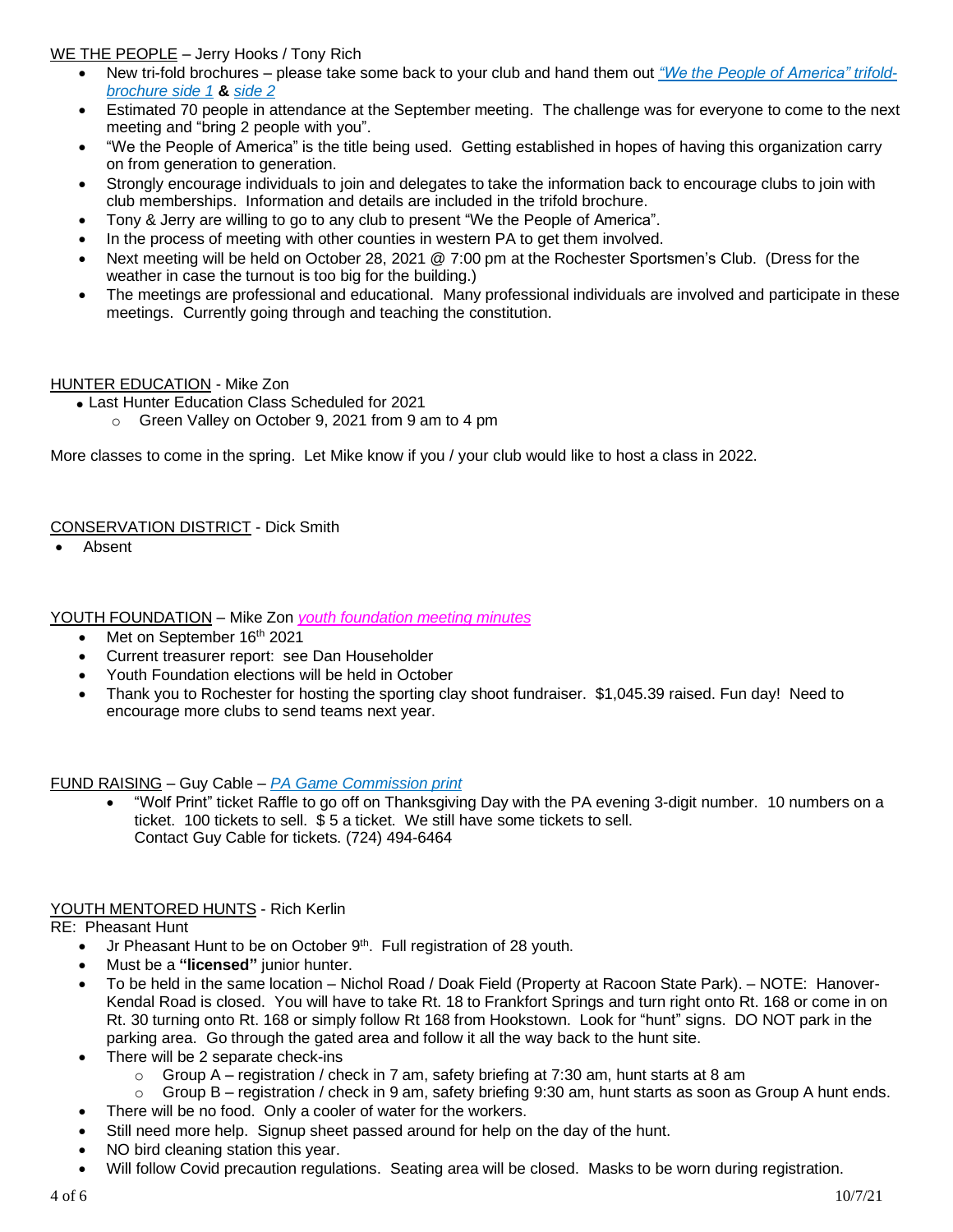- No photos / no videos. Rich will arrange for the photographer.
- Gate will be locked at the completion of the pheasant hunt. An adult can take the youth back for additional hunting when the event is over; HOWEVER, no vehicles will be permitted back at that point. Follow rules and regulations in the PA Hunting and Trapping Digest including the pheasant stamp requirement. Kindly, let Rich Kerlin know if any pheasants are harvested after the organized hunt. Contact Rich via email at kerlinkanine@aol.com
- Rich provided his phone number in case anyone cannot find the field.

## RE: Goose Hunt

• After multiple attempts, via emails and phone calls, to contact the county, no response as of yet. No goose hunt this year.

## YOUTH FIELD DAY - Tonya Cable

- Youth field day committee meetings held the 3<sup>rd</sup> Thursday of each month at 6 pm just prior to the youth foundation meeting.
- Welcome email was sent out to the group of individuals involved with the planning of the field day. Let Tonya know if you would like to be included in that group. Hoping this will make communication better for everyone involved.
- Soliciting for donation has begun for the field day to offset the cost of the event.
- Collecting donations for the raffle table has begun. See Tonya with donated items.

## BANQUET - Tony Rich

- Rich K brought up that we need to bring the banquet back to recognize the sportsmen and sportsmen's clubs. We don't want to lose the history that this banquet has brought and we need to get back to presenting the many awards that are much deserved.
	- o Possibly look to get a committee together for planning the banquet.

## **BIG KNOB FAIR - Guy, Tonya & Chayce Cable**

• No report

## **UNFINISHED BUSINESS**

- Need to get the "BCSCL" hats ordered. It was already approved prior to the start of the Covid pandemic. Going to get 4 dozen ordered.
- Going to check on the total monies raised for Hereford Manor through the league's effort. Discussion on the best way to safeguard those funds until ready for use.

## **NEW BUSINESS**

• None

## **GOOD OF THE ORDER**

- Ambridge is hosting a concealed carry seminar with Kim Stolfer as the speaker presenting the class. To be held on October 16, 2021 from 10 am – 12 pm. It is FREE. *[Concealed](https://drive.google.com/file/d/19vrqnL0vvP1wf6S3CYA-lX3uiY-rfhyO/view?usp=sharing) Carry Seminar*
- Aliquippa Bucktails is hosting "America's Rifle Challenge (ARC) Clinic 9am -1pm on Saturday, October 16, 2021 **ARC Details for [registration.](https://drive.google.com/file/d/1tChsV8qTrYed_dg0C7IB3aF_3KK039b5/view?usp=sharing)**
- Five Points thanks everyone who helped with donations to make "Hunt of a Lifetime" a successful fundraiser.
- Midland has the annual January gun raffle tickets available. \$ 50 a ticket. Contact Mark Benzio for tickets. o gun [ticket](https://drive.google.com/file/d/1pQEcAhECjgYZBbM40YycBFMlPWUZDMPs/view?usp=sharing)
- If the information is provided, it is put out on the leagues face book page.
- See Vic for voter's guide.